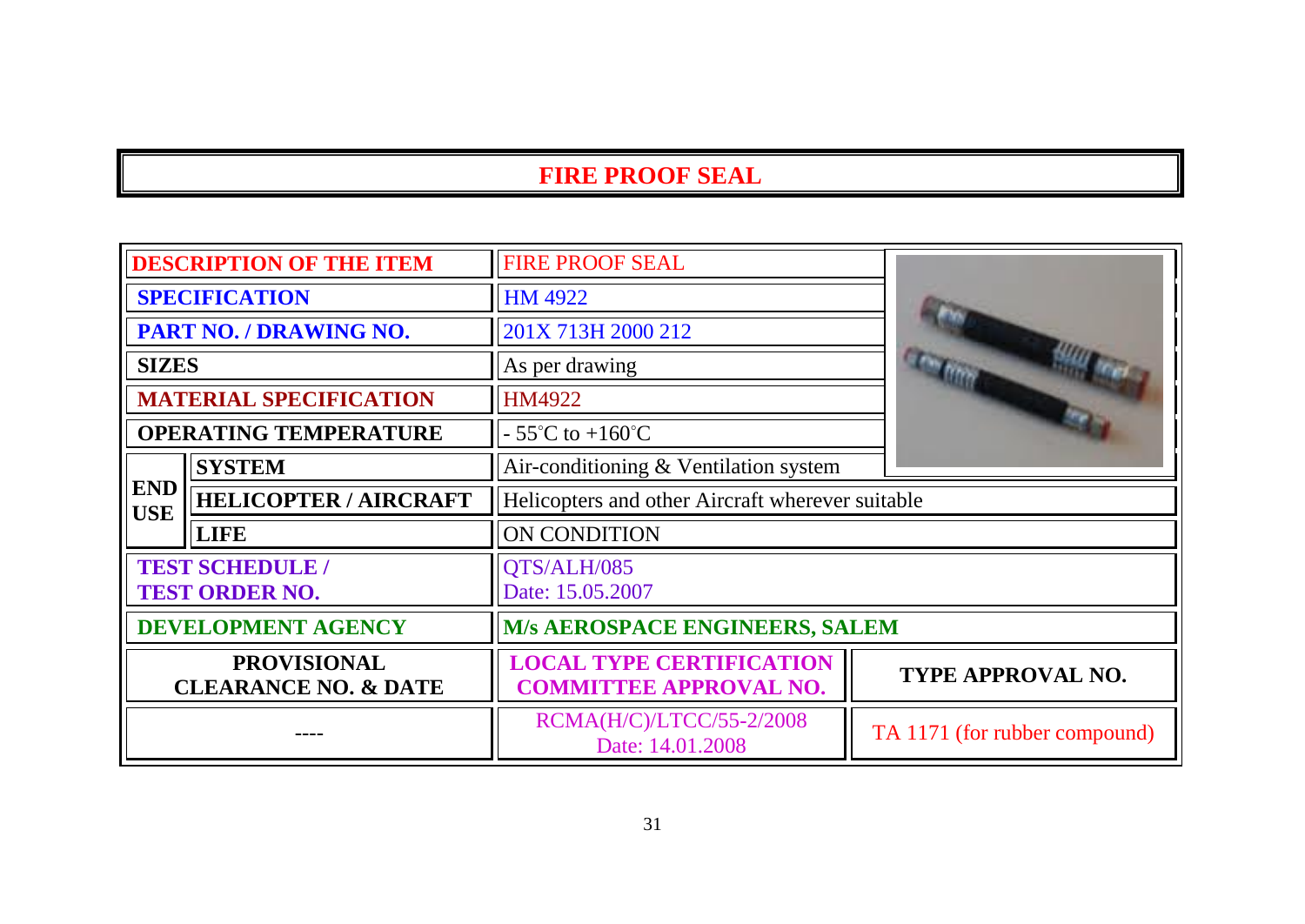| <b>DESCRIPTION OF THE ITEM</b>                        |                               | <b>FIRE PROOF SEAL</b>                                           |                               |
|-------------------------------------------------------|-------------------------------|------------------------------------------------------------------|-------------------------------|
| <b>SPECIFICATION</b>                                  |                               | <b>HM 4922</b>                                                   |                               |
| PART NO. / DRAWING NO.                                |                               | 201P 713H 2100 213                                               |                               |
| <b>SIZES</b>                                          |                               | As per drawing                                                   |                               |
|                                                       | <b>MATERIAL SPECIFICATION</b> | HM4922                                                           |                               |
|                                                       | <b>OPERATING TEMPERATURE</b>  | $-55^{\circ}$ C to $+160^{\circ}$ C                              |                               |
|                                                       | <b>SYSTEM</b>                 | Air-conditioning & Ventilation system                            |                               |
| <b>END</b><br><b>USE</b>                              | <b>HELICOPTER / AIRCRAFT</b>  | Helicopters and other Aircraft wherever suitable                 |                               |
|                                                       | <b>LIFE</b>                   | ON CONDITION                                                     |                               |
| <b>TEST SCHEDULE /</b><br><b>TEST ORDER NO.</b>       |                               | QTS/ALH/085<br>Date: 15.05.2007                                  |                               |
| <b>DEVELOPMENT AGENCY</b>                             |                               | M/s AEROSPACE ENGINEERS, SALEM                                   |                               |
| <b>PROVISIONAL</b><br><b>CLEARANCE NO. &amp; DATE</b> |                               | <b>LOCAL TYPE CERTIFICATION</b><br><b>COMMITTEE APPROVAL NO.</b> | <b>TYPE APPROVAL NO.</b>      |
|                                                       |                               | RCMA(H/C)/LTCC/55-2/2008<br>Date: 14.01.2008                     | TA 1171 (for rubber compound) |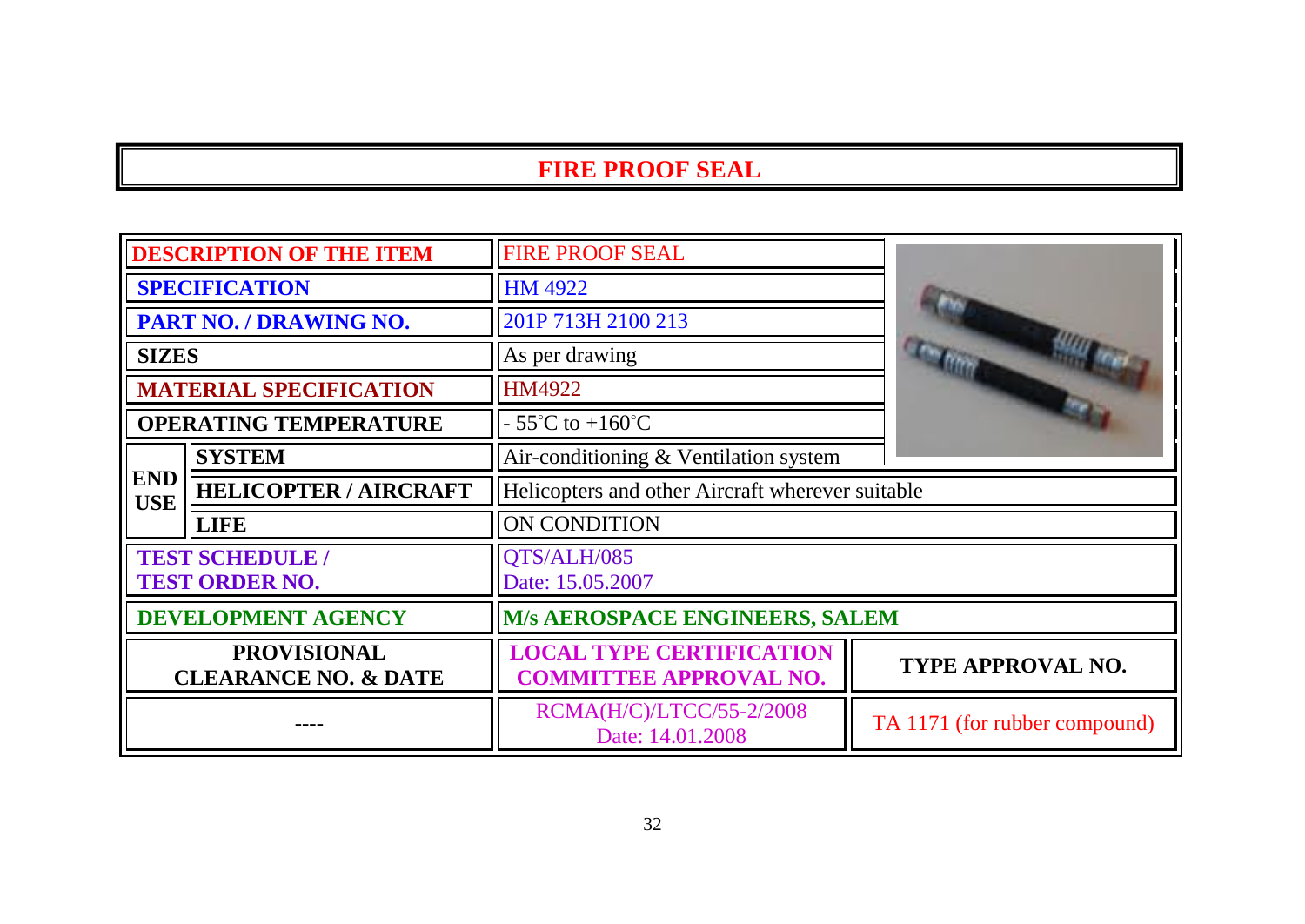| <b>DESCRIPTION OF THE ITEM</b>                        |                               | <b>FIRE PROOF SEAL</b>                                           |                               |
|-------------------------------------------------------|-------------------------------|------------------------------------------------------------------|-------------------------------|
| <b>SPECIFICATION</b>                                  |                               | <b>HM 4922</b>                                                   |                               |
| PART NO. / DRAWING NO.                                |                               | AE/6393                                                          |                               |
| <b>SIZES</b>                                          |                               | As per drawing                                                   |                               |
|                                                       | <b>MATERIAL SPECIFICATION</b> | HM 4922                                                          |                               |
|                                                       | <b>OPERATING TEMPERATURE</b>  | $-55^{\circ}$ C to $+160^{\circ}$ C                              |                               |
|                                                       | <b>SYSTEM</b>                 | Air-conditioning & Ventilation system                            |                               |
| <b>END</b><br><b>USE</b>                              | <b>HELICOPTER / AIRCRAFT</b>  | Helicopters and other Aircraft wherever suitable                 |                               |
|                                                       | <b>LIFE</b>                   | <b>On Condition</b>                                              |                               |
| <b>TEST SCHEDULE /</b><br><b>TEST ORDER NO.</b>       |                               | QTS/ALH/085<br>Date: 15.05.2007                                  |                               |
| <b>DEVELOPMENT AGENCY</b>                             |                               | M/s AEROSPACE ENGINEERS, SALEM                                   |                               |
| <b>PROVISIONAL</b><br><b>CLEARANCE NO. &amp; DATE</b> |                               | <b>LOCAL TYPE CERTIFICATION</b><br><b>COMMITTEE APPROVAL NO.</b> | <b>TYPE APPROVAL NO.</b>      |
|                                                       |                               | RCMA(H/C)/LTCC/55-2/2008<br>Date: 14.01.2008                     | TA 1171 (for rubber compound) |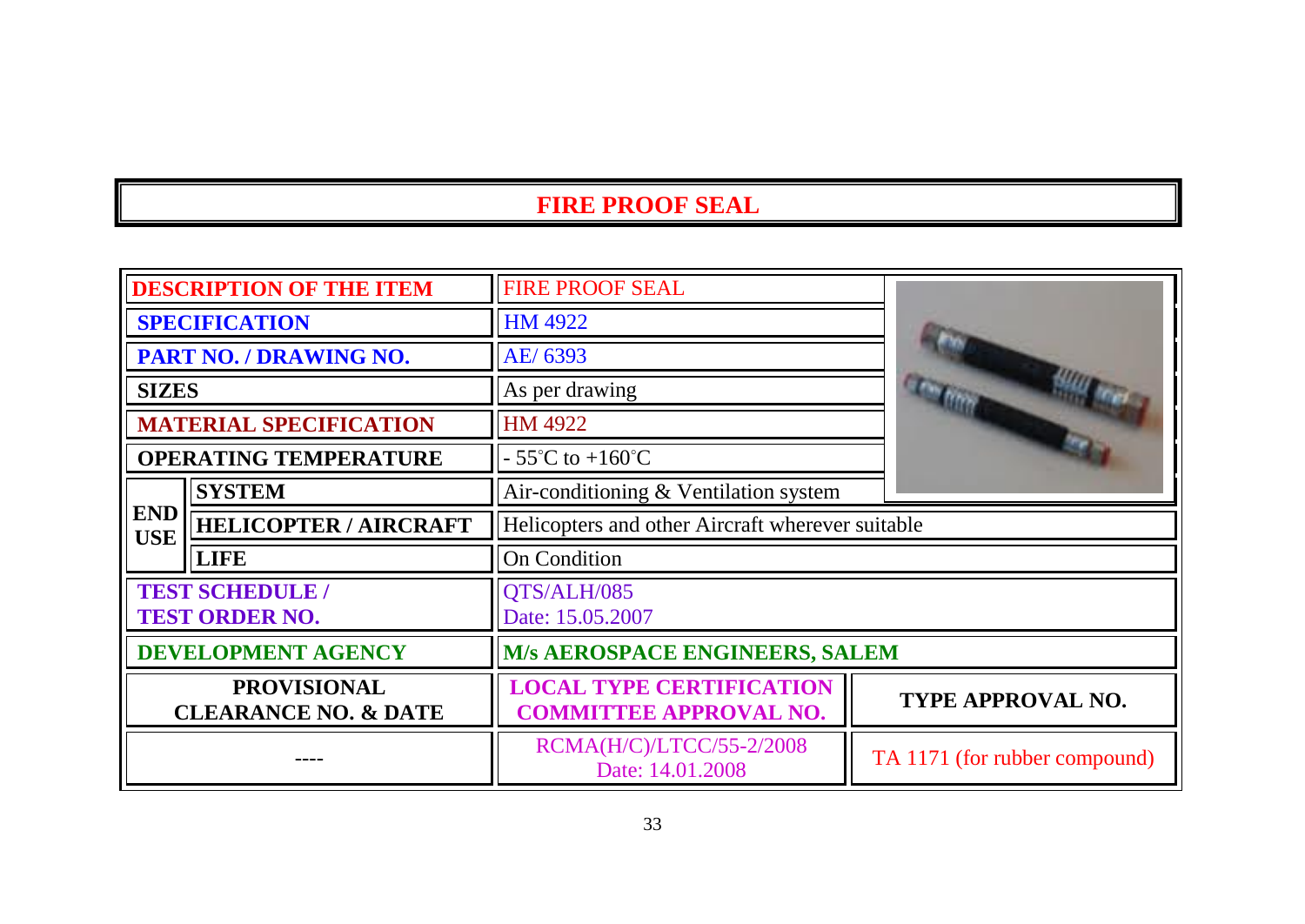|                                                       | <b>DESCRIPTION OF THE ITEM</b>                  | <b>FIRE PROOF SEAL</b>                                           |                               |
|-------------------------------------------------------|-------------------------------------------------|------------------------------------------------------------------|-------------------------------|
| <b>SPECIFICATION</b>                                  |                                                 | <b>HM 4922</b>                                                   |                               |
|                                                       | PART NO. / DRAWING NO.                          | AE/ 6394                                                         |                               |
| <b>SIZES</b>                                          |                                                 | As per drawing                                                   |                               |
|                                                       | <b>MATERIAL SPECIFICATION</b>                   | HM 4922                                                          |                               |
|                                                       | <b>OPERATING TEMPERATURE</b>                    | $-55^{\circ}$ C to $+160^{\circ}$ C                              |                               |
|                                                       | <b>SYSTEM</b>                                   | Air-conditioning & Ventilation system                            |                               |
| <b>END</b><br><b>USE</b>                              | <b>HELICOPTER / AIRCRAFT</b>                    | Helicopters and other Aircraft wherever suitable                 |                               |
|                                                       | <b>LIFE</b>                                     | ON CONDITION                                                     |                               |
|                                                       | <b>TEST SCHEDULE /</b><br><b>TEST ORDER NO.</b> | QTS/ALH/085<br>Date: 15.05.2007                                  |                               |
| <b>DEVELOPMENT AGENCY</b>                             |                                                 | M/s AEROSPACE ENGINEERS, SALEM                                   |                               |
| <b>PROVISIONAL</b><br><b>CLEARANCE NO. &amp; DATE</b> |                                                 | <b>LOCAL TYPE CERTIFICATION</b><br><b>COMMITTEE APPROVAL NO.</b> | TYPE APPROVAL NO.             |
|                                                       |                                                 | RCMA(H/C)/LTCC/55-2/2008<br>Date: 14.01.2008                     | TA 1171 (for rubber compound) |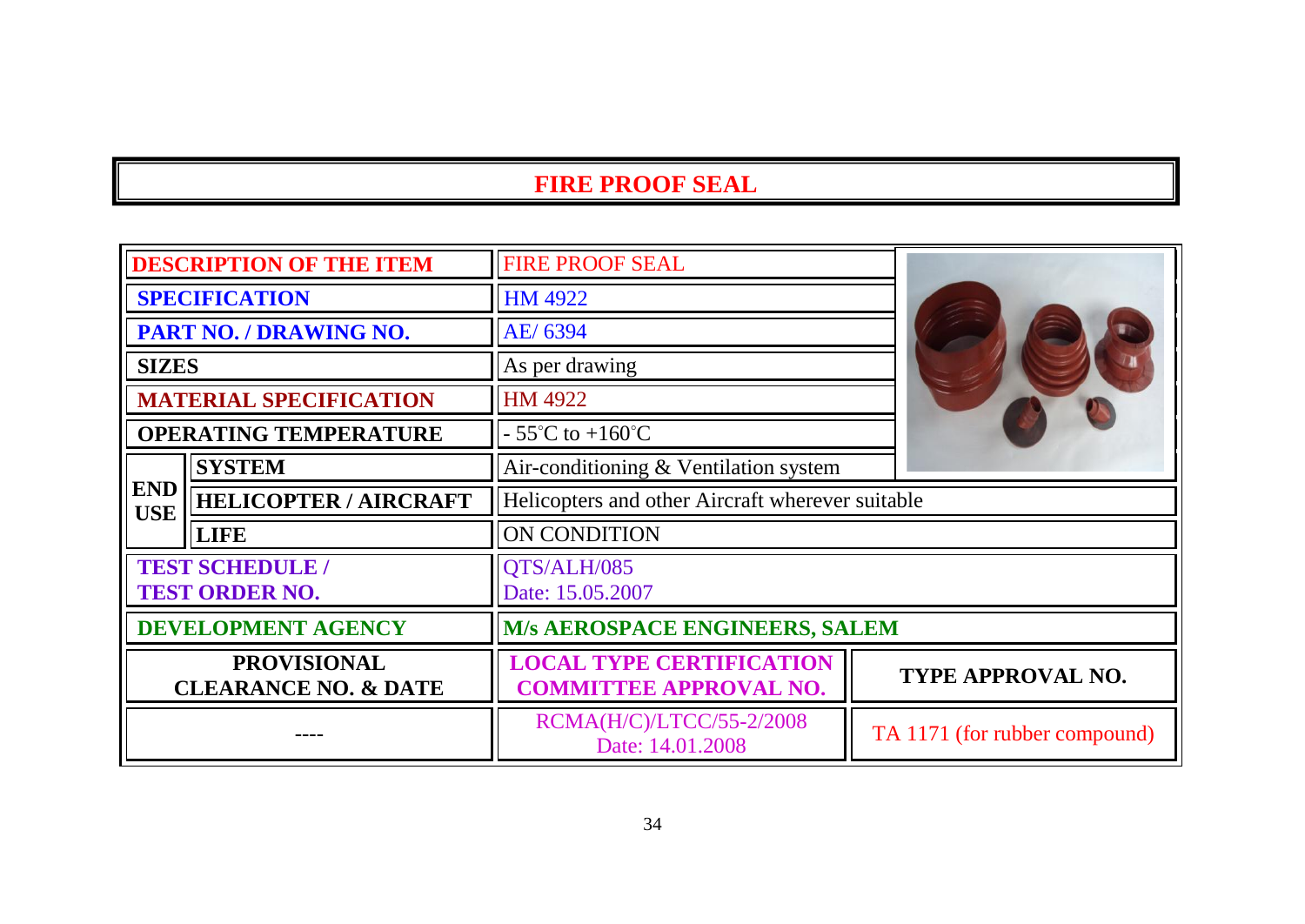| <b>DESCRIPTION OF THE ITEM</b>                        |                               | <b>FIRE PROOF SEAL</b>                                           |                               |
|-------------------------------------------------------|-------------------------------|------------------------------------------------------------------|-------------------------------|
| <b>SPECIFICATION</b>                                  |                               | HM 4922                                                          |                               |
| PART NO. / DRAWING NO.                                |                               | AE/ 6395                                                         |                               |
| <b>SIZES</b>                                          |                               | As per drawing                                                   |                               |
|                                                       | <b>MATERIAL SPECIFICATION</b> | HM4922                                                           |                               |
|                                                       | <b>OPERATING TEMPERATURE</b>  | $-55^{\circ}$ C to $+160^{\circ}$ C                              |                               |
|                                                       | <b>SYSTEM</b>                 | Air-conditioning & Ventilation system                            |                               |
| <b>END</b><br><b>USE</b>                              | <b>HELICOPTER / AIRCRAFT</b>  | Helicopters and other Aircraft wherever suitable                 |                               |
|                                                       | <b>LIFE</b>                   | ON CONDITION                                                     |                               |
| <b>TEST SCHEDULE /</b><br><b>TEST ORDER NO.</b>       |                               | QTS/ALH/085<br>Date: 15.05.2007                                  |                               |
| <b>DEVELOPMENT AGENCY</b>                             |                               | <b>M/s AEROSPACE ENGINEERS, SALEM</b>                            |                               |
| <b>PROVISIONAL</b><br><b>CLEARANCE NO. &amp; DATE</b> |                               | <b>LOCAL TYPE CERTIFICATION</b><br><b>COMMITTEE APPROVAL NO.</b> | <b>TYPE APPROVAL NO.</b>      |
|                                                       |                               | RCMA(H/C)/LTCC/55-2/2008<br>Date: 14.01.2008                     | TA 1171 (for rubber compound) |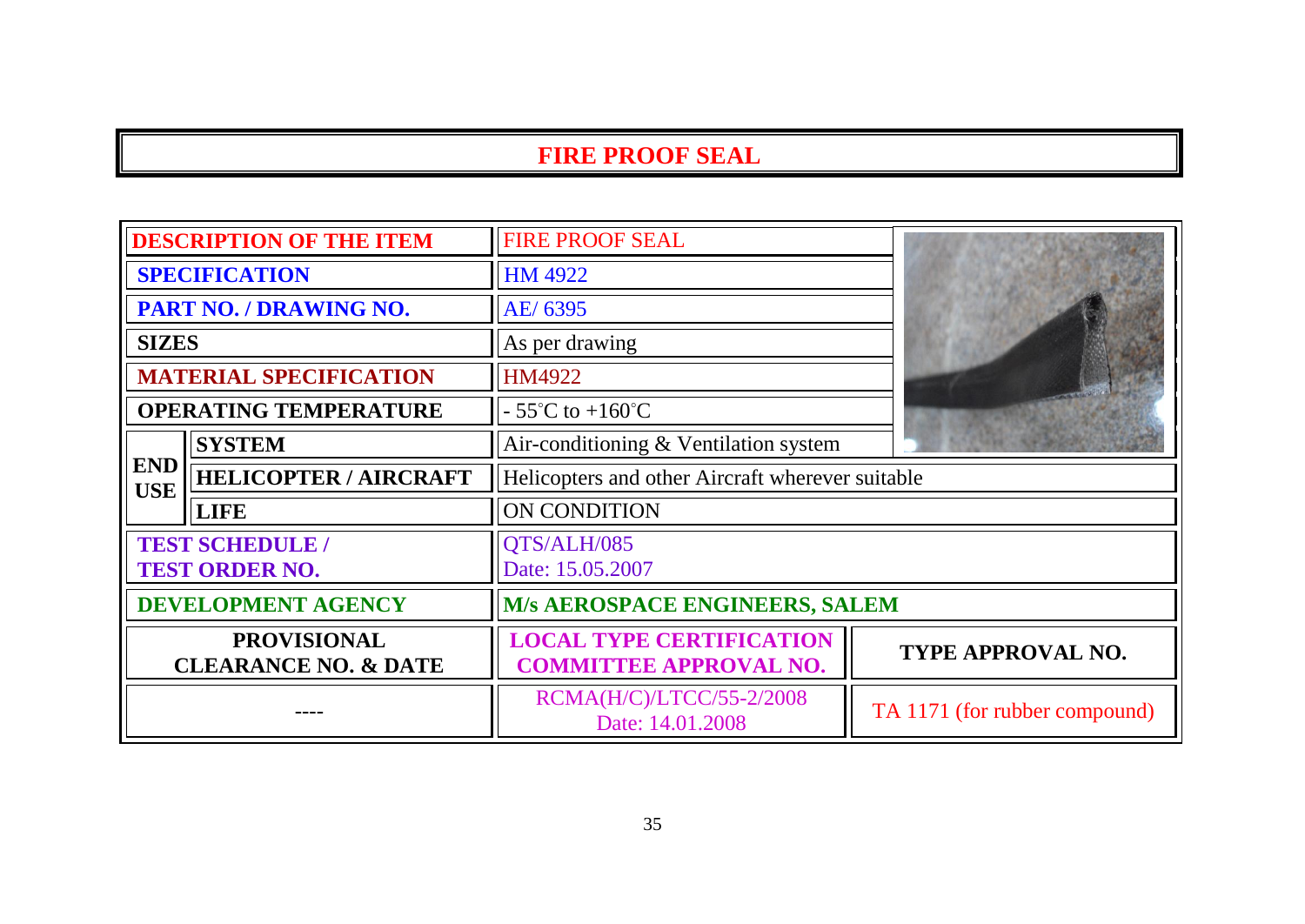| <b>DESCRIPTION OF THE ITEM</b>                        |                                                 | <b>FIRE PROOF SEAL</b>                                           |                               |
|-------------------------------------------------------|-------------------------------------------------|------------------------------------------------------------------|-------------------------------|
| <b>SPECIFICATION</b>                                  |                                                 | <b>HM 4922</b>                                                   |                               |
| PART NO. / DRAWING NO.                                |                                                 | AE/6655                                                          |                               |
| <b>SIZES</b>                                          |                                                 | As per drawing                                                   |                               |
|                                                       | <b>MATERIAL SPECIFICATION</b>                   | HM4922                                                           |                               |
|                                                       | <b>OPERATING TEMPERATURE</b>                    | $-55^{\circ}$ C to $+160^{\circ}$ C                              |                               |
|                                                       | <b>SYSTEM</b>                                   | Air-conditioning & Ventilation system                            |                               |
| <b>END</b><br><b>USE</b>                              | <b>HELICOPTER / AIRCRAFT</b>                    | Helicopters and other Aircraft wherever suitable                 |                               |
|                                                       | <b>LIFE</b>                                     | ON CONDITION                                                     |                               |
|                                                       | <b>TEST SCHEDULE /</b><br><b>TEST ORDER NO.</b> | QTS/ALH/085<br>Date: 15.05.2007                                  |                               |
| <b>DEVELOPMENT AGENCY</b>                             |                                                 | <b>M/s AEROSPACE ENGINEERS, SALEM</b>                            |                               |
| <b>PROVISIONAL</b><br><b>CLEARANCE NO. &amp; DATE</b> |                                                 | <b>LOCAL TYPE CERTIFICATION</b><br><b>COMMITTEE APPROVAL NO.</b> | <b>TYPE APPROVAL NO.</b>      |
|                                                       |                                                 | RCMA(H/C)/LTCC/55-2/2008<br>Date: 14.01.2008                     | TA 1171 (for rubber compound) |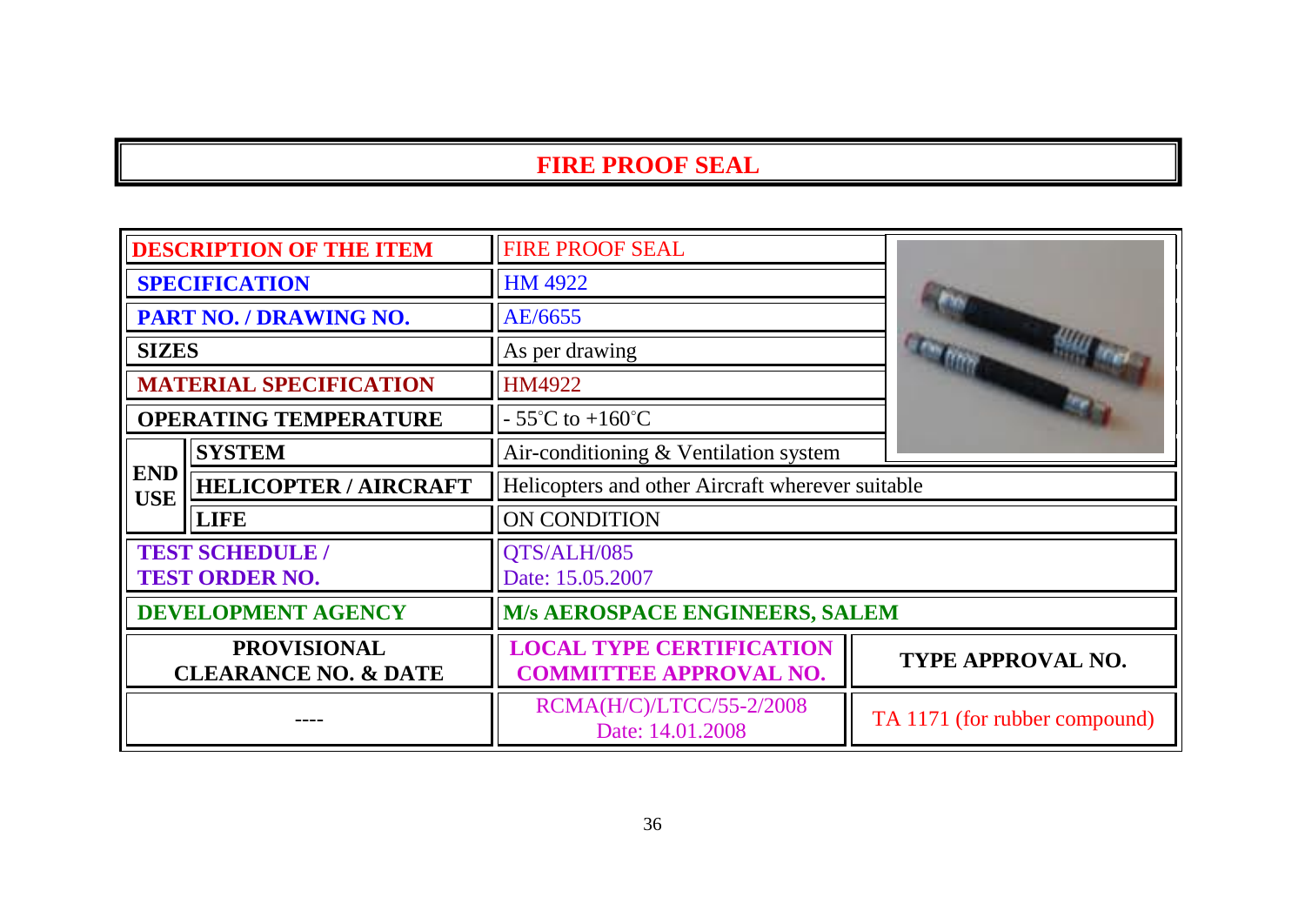| <b>DESCRIPTION OF THE ITEM</b>                        |                                                 | <b>FIRE PROOF SEAL</b>                                           |                               |
|-------------------------------------------------------|-------------------------------------------------|------------------------------------------------------------------|-------------------------------|
| <b>SPECIFICATION</b>                                  |                                                 | HM 4922                                                          |                               |
| PART NO. / DRAWING NO.                                |                                                 | AE/7857                                                          |                               |
| <b>SIZES</b>                                          |                                                 | As per drawing                                                   |                               |
|                                                       | <b>MATERIAL SPECIFICATION</b>                   | HM4922                                                           |                               |
| <b>OPERATING TEMPERATURE</b>                          |                                                 | $-55^{\circ}$ C to $+160^{\circ}$ C                              |                               |
|                                                       | <b>SYSTEM</b>                                   | Air-conditioning & Ventilation system                            |                               |
| <b>END</b><br><b>USE</b>                              | <b>HELICOPTER / AIRCRAFT</b>                    | Helicopters and other Aircraft wherever suitable                 |                               |
|                                                       | <b>LIFE</b>                                     | ON CONDITION                                                     |                               |
|                                                       | <b>TEST SCHEDULE /</b><br><b>TEST ORDER NO.</b> | QTS/ALH/085<br>Date: 15.05.2007                                  |                               |
| <b>DEVELOPMENT AGENCY</b>                             |                                                 | M/s AEROSPACE ENGINEERS, SALEM                                   |                               |
| <b>PROVISIONAL</b><br><b>CLEARANCE NO. &amp; DATE</b> |                                                 | <b>LOCAL TYPE CERTIFICATION</b><br><b>COMMITTEE APPROVAL NO.</b> | <b>TYPE APPROVAL NO.</b>      |
|                                                       |                                                 | RCMA(H/C)/LTCC/55-2/2008<br>Date: 14.01.2008                     | TA 1171 (for rubber compound) |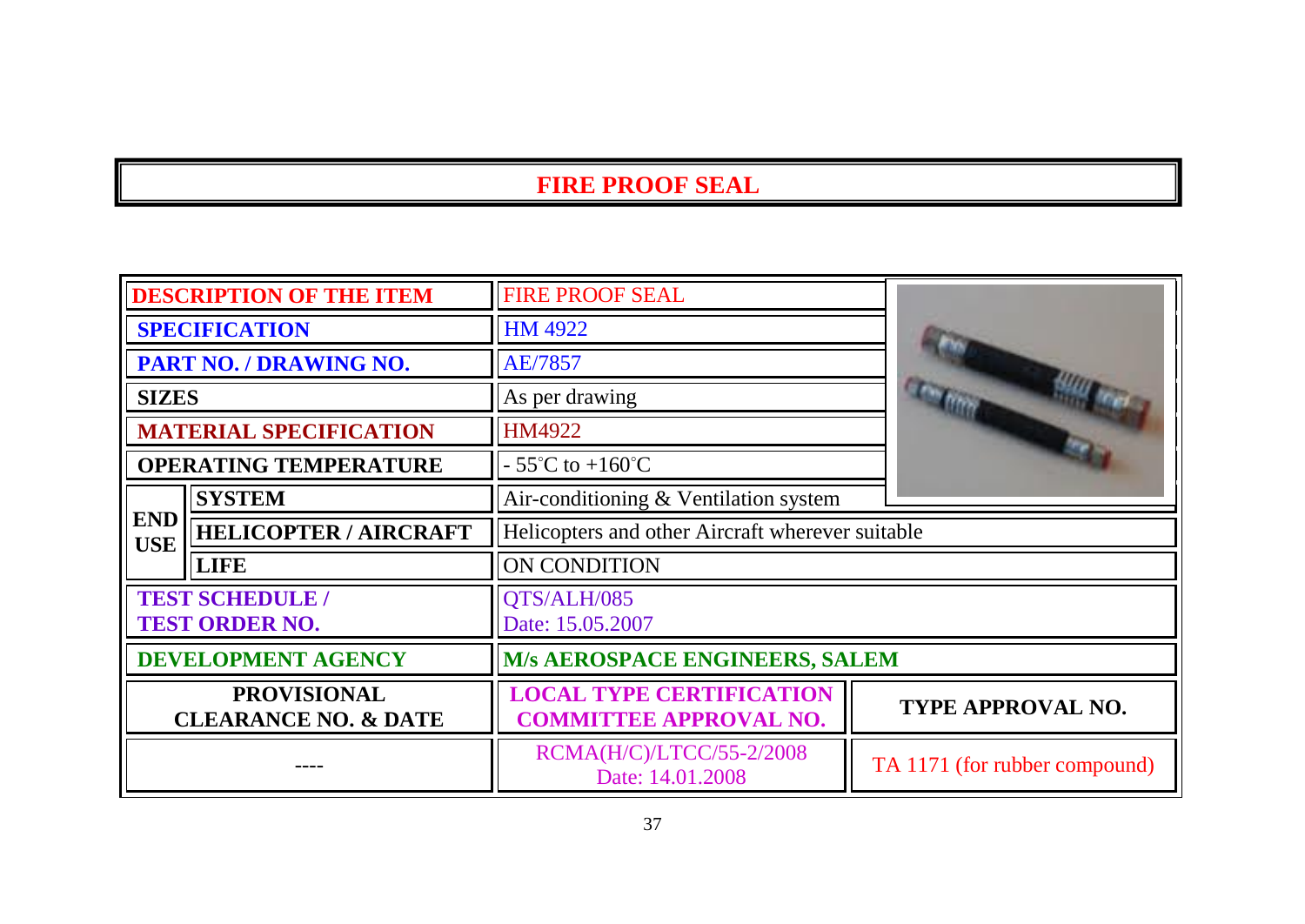| <b>DESCRIPTION OF THE ITEM</b>                        |                                                 | <b>FIRE PROOF SEAL</b>                                           |                               |
|-------------------------------------------------------|-------------------------------------------------|------------------------------------------------------------------|-------------------------------|
| <b>SPECIFICATION</b>                                  |                                                 | HM 4922                                                          |                               |
| PART NO. / DRAWING NO.                                |                                                 | AE/4345                                                          |                               |
| <b>SIZES</b>                                          |                                                 | As per drawing                                                   |                               |
|                                                       | <b>MATERIAL SPECIFICATION</b>                   | <b>HM4922</b>                                                    |                               |
|                                                       | <b>OPERATING TEMPERATURE</b>                    | $-55^{\circ}$ C to $+160^{\circ}$ C                              |                               |
|                                                       | <b>SYSTEM</b>                                   | Air-conditioning $&$ Ventilation system                          |                               |
| <b>END</b><br><b>USE</b>                              | <b>HELICOPTER / AIRCRAFT</b>                    | Helicopters and other Aircraft wherever suitable                 |                               |
|                                                       | <b>LIFE</b>                                     | ON CONDITION                                                     |                               |
|                                                       | <b>TEST SCHEDULE /</b><br><b>TEST ORDER NO.</b> | QTS/ALH/085<br>Date: 15.05.2007                                  |                               |
| <b>DEVELOPMENT AGENCY</b>                             |                                                 | <b>M/s AEROSPACE ENGINEERS, SALEM</b>                            |                               |
| <b>PROVISIONAL</b><br><b>CLEARANCE NO. &amp; DATE</b> |                                                 | <b>LOCAL TYPE CERTIFICATION</b><br><b>COMMITTEE APPROVAL NO.</b> | <b>TYPE APPROVAL NO.</b>      |
|                                                       |                                                 | RCMA(H/C)/LTCC/55-2/2008<br>Date: 14.01.2008                     | TA 1171 (for rubber compound) |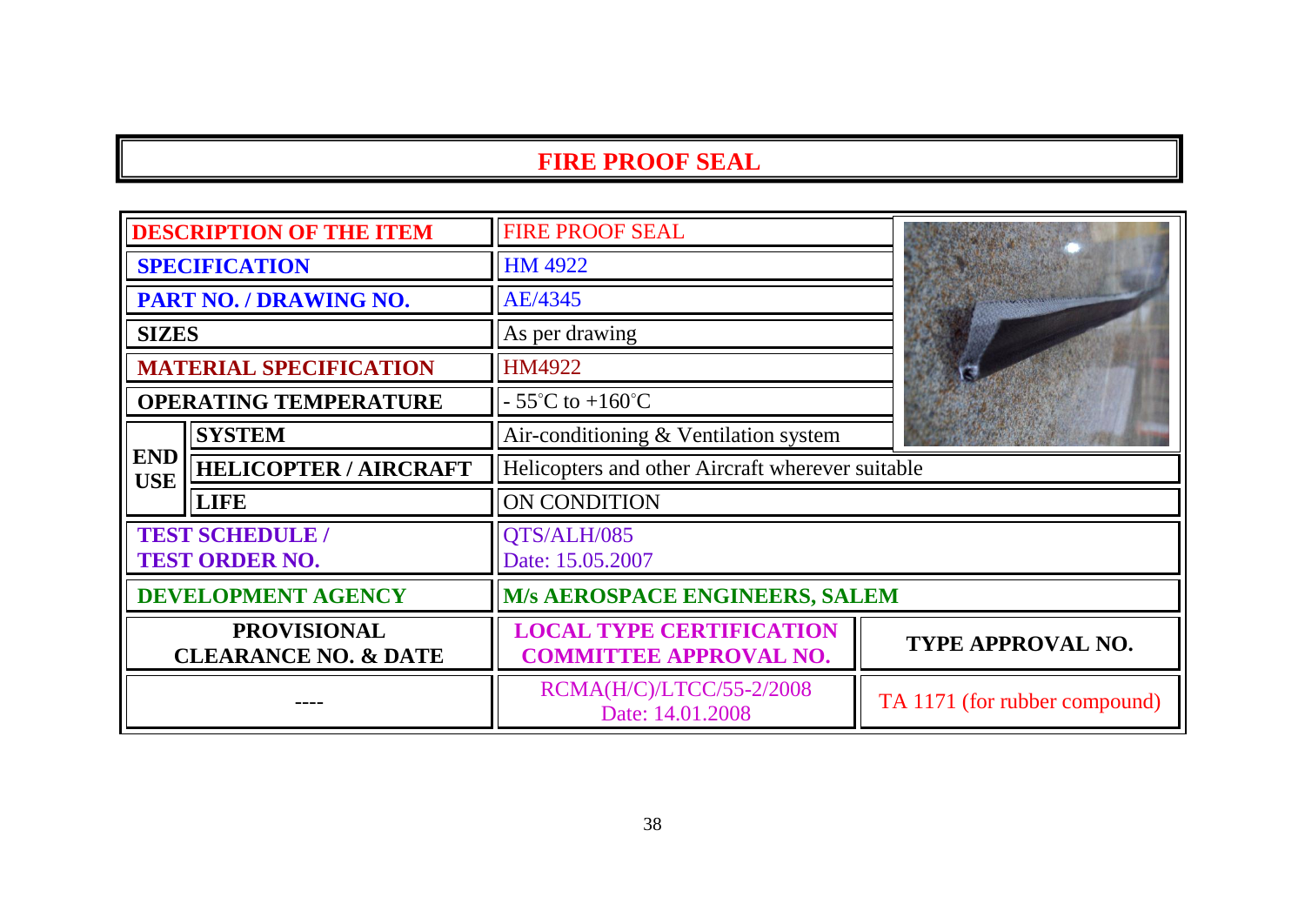| <b>DESCRIPTION OF THE ITEM</b>                        |                                                 | <b>FIRE PROOF SEAL</b>                                           |                               |
|-------------------------------------------------------|-------------------------------------------------|------------------------------------------------------------------|-------------------------------|
| <b>SPECIFICATION</b>                                  |                                                 | <b>HM 4922</b>                                                   |                               |
| PART NO. / DRAWING NO.                                |                                                 | <b>AE/185-AFV 125</b>                                            |                               |
| <b>SIZES</b>                                          |                                                 | As per drawing                                                   |                               |
|                                                       | <b>MATERIAL SPECIFICATION</b>                   | HM4922                                                           |                               |
|                                                       | <b>OPERATING TEMPERATURE</b>                    | $-55^{\circ}$ C to $+160^{\circ}$ C                              |                               |
|                                                       | <b>SYSTEM</b>                                   | Air-conditioning & Ventilation system                            |                               |
| <b>END</b><br><b>USE</b>                              | <b>HELICOPTER / AIRCRAFT</b>                    | Helicopters and other Aircraft wherever suitable                 |                               |
|                                                       | <b>LIFE</b>                                     | ON CONDITION                                                     |                               |
|                                                       | <b>TEST SCHEDULE /</b><br><b>TEST ORDER NO.</b> | QTS/ALH/085<br>Date: 15.05.2007                                  |                               |
| <b>DEVELOPMENT AGENCY</b>                             |                                                 | M/s AEROSPACE ENGINEERS, SALEM                                   |                               |
| <b>PROVISIONAL</b><br><b>CLEARANCE NO. &amp; DATE</b> |                                                 | <b>LOCAL TYPE CERTIFICATION</b><br><b>COMMITTEE APPROVAL NO.</b> | <b>TYPE APPROVAL NO.</b>      |
|                                                       |                                                 | RCMA(H/C)/LTCC/55-2/2008<br>Date: 14.01.2008                     | TA 1171 (for rubber compound) |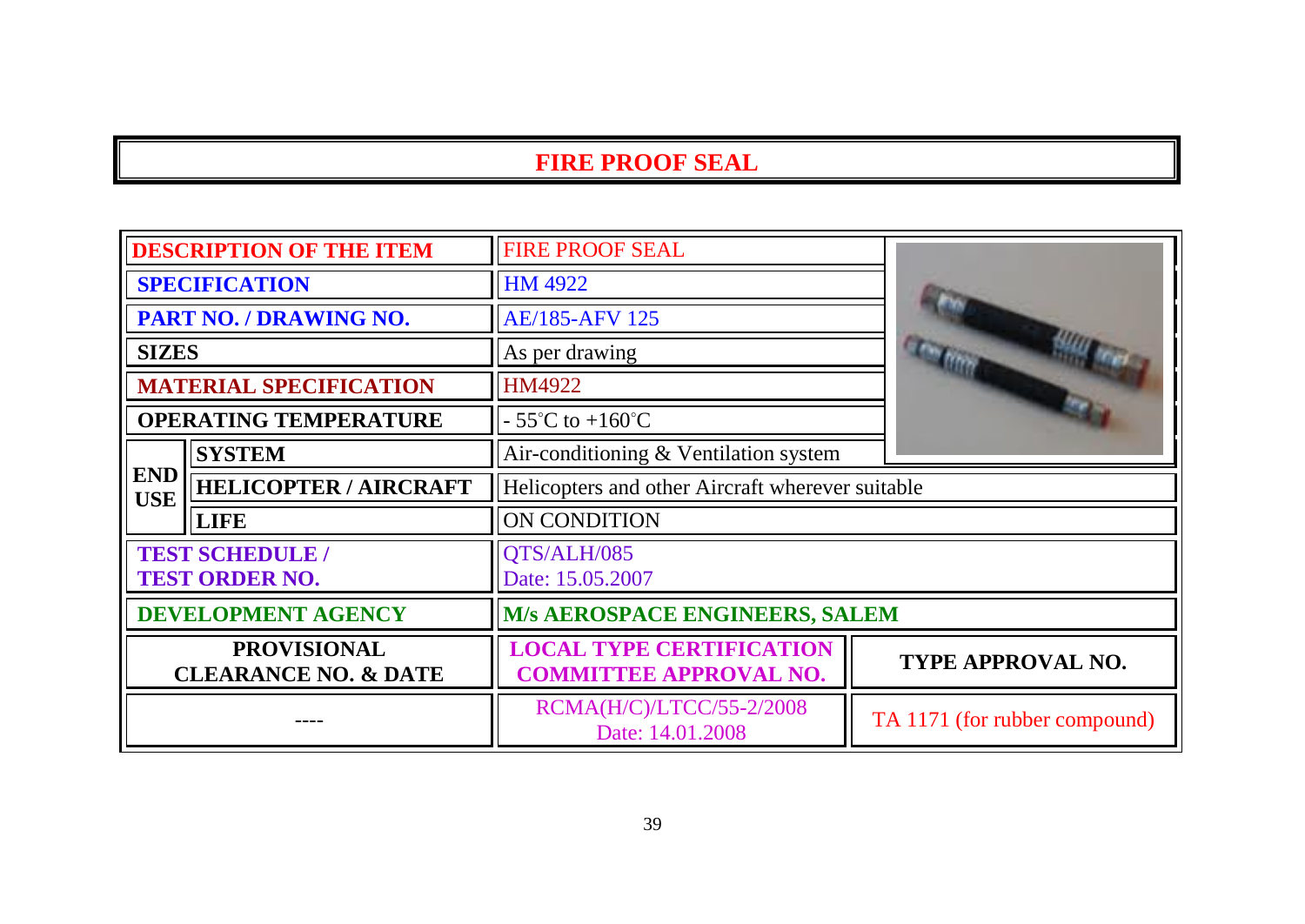| <b>DESCRIPTION OF THE ITEM</b>                        |                               | FIRE PROOF SEAL                                                  |                               |
|-------------------------------------------------------|-------------------------------|------------------------------------------------------------------|-------------------------------|
| <b>SPECIFICATION</b>                                  |                               | <b>HM 4922</b>                                                   |                               |
|                                                       | PART NO. / DRAWING NO.        | AE/185-GS2-30 mm                                                 |                               |
| <b>SIZES</b>                                          |                               | As per drawing                                                   |                               |
|                                                       | <b>MATERIAL SPECIFICATION</b> | HM4922, XC-80                                                    |                               |
|                                                       | <b>OPERATING TEMPERATURE</b>  | $-55^{\circ}$ C to $+160^{\circ}$ C                              |                               |
|                                                       | <b>SYSTEM</b>                 | Air-conditioning & Ventilation system                            |                               |
| <b>END</b><br><b>USE</b>                              | <b>HELICOPTER / AIRCRAFT</b>  | Helicopters and other Aircraft wherever suitable                 |                               |
|                                                       | <b>LIFE</b>                   | ON CONDITION                                                     |                               |
| <b>TEST SCHEDULE /</b><br><b>TEST ORDER NO.</b>       |                               | QTS/ALH/085<br>Date: 15.05.2007                                  |                               |
| <b>DEVELOPMENT AGENCY</b>                             |                               | M/s AEROSPACE ENGINEERS, SALEM                                   |                               |
| <b>PROVISIONAL</b><br><b>CLEARANCE NO. &amp; DATE</b> |                               | <b>LOCAL TYPE CERTIFICATION</b><br><b>COMMITTEE APPROVAL NO.</b> | TYPE APPROVAL NO.             |
|                                                       |                               | RCMA(H/C)/LTCC/55-2/2008<br>Date: 14.01.2008                     | TA 1171 (for rubber compound) |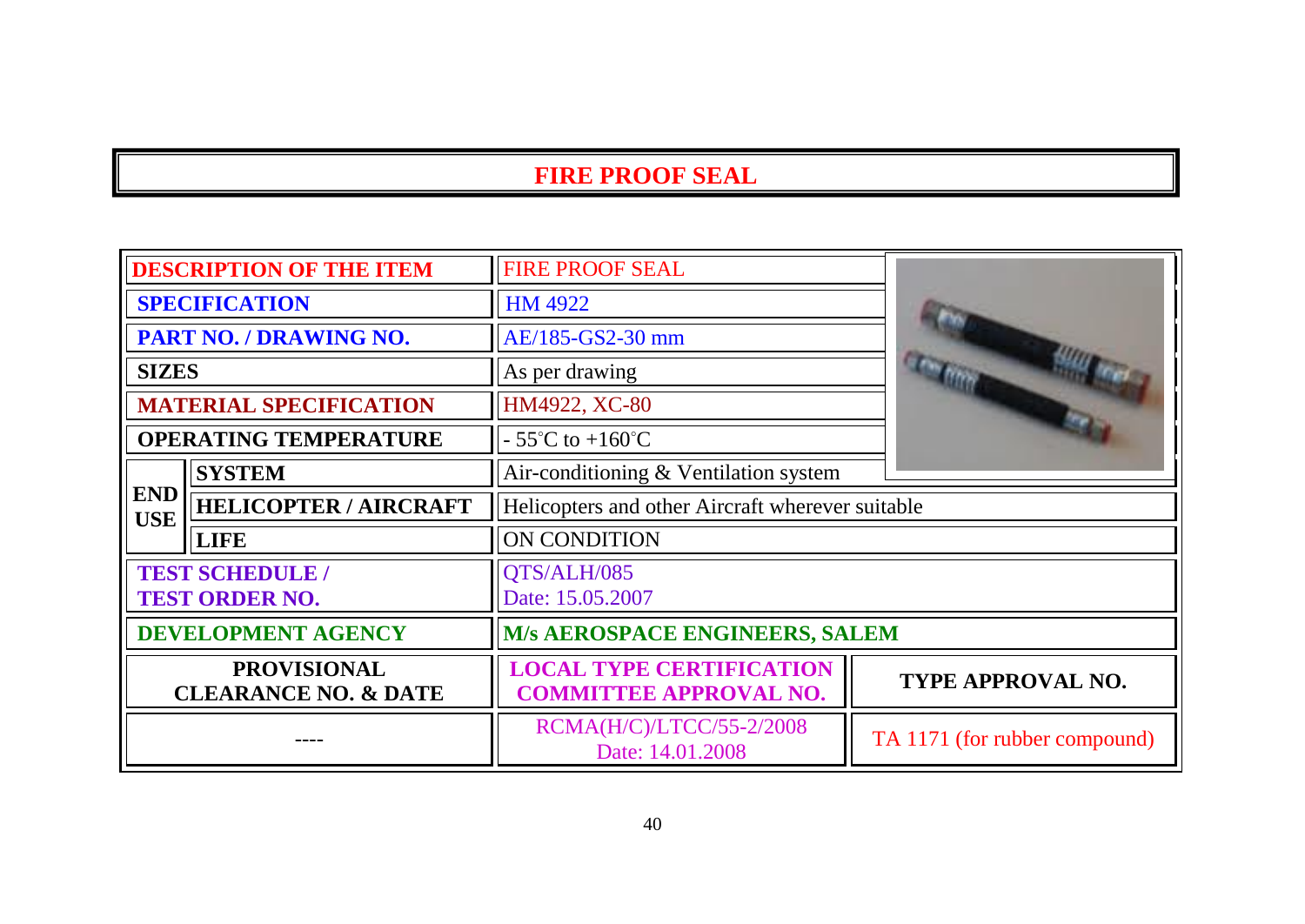| <b>DESCRIPTION OF THE ITEM</b>                        |                               | <b>FIRE PROOF SEAL</b>                                           |                               |
|-------------------------------------------------------|-------------------------------|------------------------------------------------------------------|-------------------------------|
| <b>SPECIFICATION</b>                                  |                               | HM 4922                                                          |                               |
| PART NO. / DRAWING NO.                                |                               | AE/185-AFV1-30-2000                                              |                               |
| <b>SIZES</b>                                          |                               | As per drawing                                                   |                               |
|                                                       | <b>MATERIAL SPECIFICATION</b> | <b>HM4922</b>                                                    |                               |
|                                                       | <b>OPERATING TEMPERATURE</b>  | $-55^{\circ}$ C to $+160^{\circ}$ C                              |                               |
|                                                       | <b>SYSTEM</b>                 | Air-conditioning & Ventilation system                            |                               |
| <b>END</b><br><b>USE</b>                              | <b>HELICOPTER / AIRCRAFT</b>  | Helicopters and other Aircraft wherever suitable                 |                               |
|                                                       | <b>LIFE</b>                   | ON CONDITION                                                     |                               |
| <b>TEST SCHEDULE /</b><br><b>TEST ORDER NO.</b>       |                               | QTS/ALH/085<br>Date: 15.05.2007                                  |                               |
| <b>DEVELOPMENT AGENCY</b>                             |                               | <b>M/s AEROSPACE ENGINEERS, SALEM</b>                            |                               |
| <b>PROVISIONAL</b><br><b>CLEARANCE NO. &amp; DATE</b> |                               | <b>LOCAL TYPE CERTIFICATION</b><br><b>COMMITTEE APPROVAL NO.</b> | <b>TYPE APPROVAL NO.</b>      |
|                                                       |                               | RCMA(H/C)/LTCC/55-2/2008<br>Date: 14.01.2008                     | TA 1171 (for rubber compound) |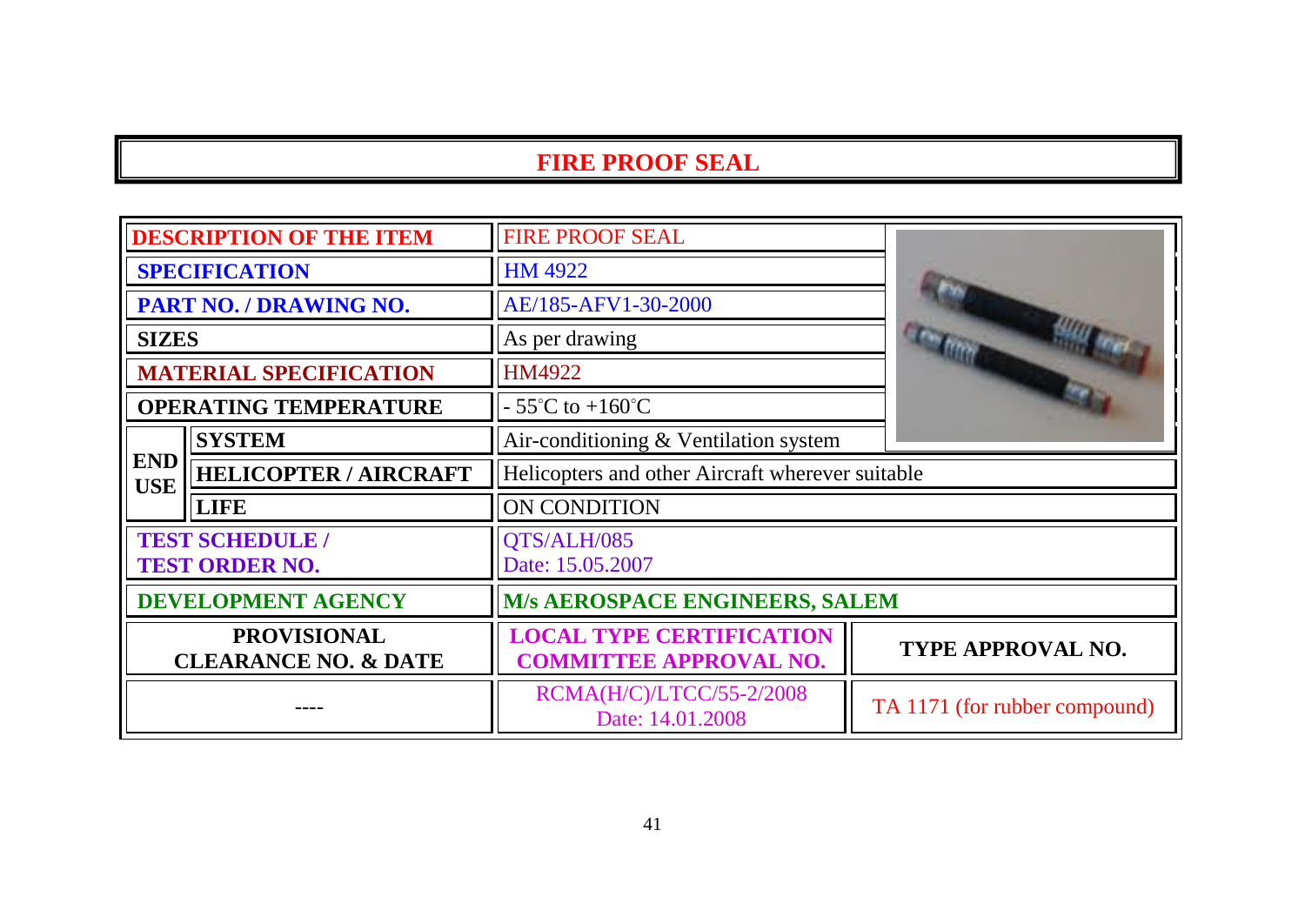| <b>DESCRIPTION OF THE ITEM</b>                        |                               | <b>FIRE PROOF SEAL</b>                                           |                               |
|-------------------------------------------------------|-------------------------------|------------------------------------------------------------------|-------------------------------|
| <b>SPECIFICATION</b>                                  |                               | <b>HM 4922</b>                                                   |                               |
| PART NO. / DRAWING NO.                                |                               | AE/157                                                           |                               |
| <b>SIZES</b>                                          |                               | As per drawing                                                   |                               |
|                                                       | <b>MATERIAL SPECIFICATION</b> | HM4922                                                           |                               |
| <b>OPERATING TEMPERATURE</b>                          |                               | $-55^{\circ}$ C to $+160^{\circ}$ C                              |                               |
|                                                       | <b>SYSTEM</b>                 | Air-conditioning & Ventilation system                            |                               |
| <b>END</b><br><b>USE</b>                              | <b>HELICOPTER / AIRCRAFT</b>  | Helicopters and other Aircraft wherever suitable                 |                               |
|                                                       | <b>LIFE</b>                   | ON CONDITION                                                     |                               |
| <b>TEST SCHEDULE /</b><br><b>TEST ORDER NO.</b>       |                               | QTS/ALH/085<br>Date: 15.05.2007                                  |                               |
| <b>DEVELOPMENT AGENCY</b>                             |                               | <b>M/s AEROSPACE ENGINEERS, SALEM</b>                            |                               |
| <b>PROVISIONAL</b><br><b>CLEARANCE NO. &amp; DATE</b> |                               | <b>LOCAL TYPE CERTIFICATION</b><br><b>COMMITTEE APPROVAL NO.</b> | TYPE APPROVAL NO.             |
|                                                       |                               | RCMA(H/C)/LTCC/55-2/2009<br>Date: 16.01.2009                     | TA 1171 (for rubber compound) |